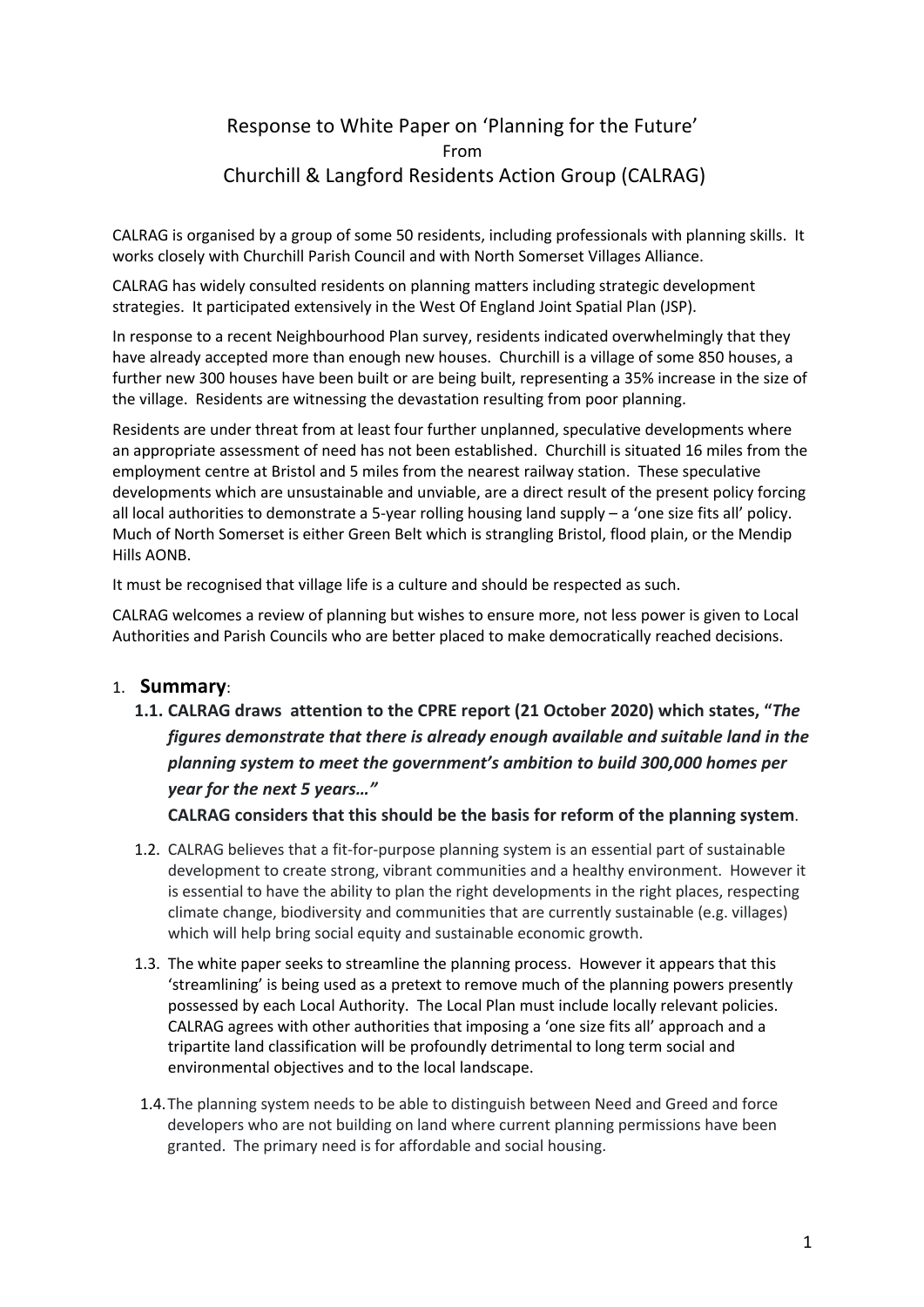- 1.5. The consultation completely fails to show how planning will fit with other vital and emerging objectives concerning our future environmental and climate change commitments. A fundamental change to building technology is required and needs to be speedily implemented.
- 1.6. The white paper still fails to link planning for housing with appropriate transport plans.

### 2. **CALRAG response to the consultation questions**:

- **2.1. Question 1**: **What three words do you associate most with the planning system in England?**
	- 2.1.1. **Overcentralised:** it is weighted against the local perspective. It takes no account of the nature of local communities, for instance a way of life that people have chosen. The culture of village life is a far cry from urban living.
	- 2.1.2. **Undemocratic:** Consultations are held but this is a 'tick box' exercise. The results are commonly ignored by planning authorities. Consultations are carried out during holiday periods when people are away or in the run-up to Christmas and New Year when people are least likely to be able to make informed comment.
	- 2.1.3. **Unsustainable**: The rule that forces Local Authorities to demonstrate a five-year rolling housing land supply is creating unsustainable, dislocated, uncoordinated planning that lacks appropriate infrastructure. It creates a developer's paradise in areas that are far from employment and where there is no demonstrable need. This is destroying valuable wildlife habitats, ignoring Climate Change emergencies set by councils and creating a biodiversity crisis.

#### **2.2. Question 2: Do you get involved with planning decisions in your local area?**

- **2.2.1.** The CALRAG team of some 50 residents and professionals gets involved with all development planning applications which affect residents. CALRAG works closely with Churchill Parish Council.
- **2.3. Question 3: Our Proposals will make it much easier to access plans and contribute your views to planning decisions. How would you like to find out about plans and planning proposals in the future?**
	- 2.3.1.The above assertion is tendentious and mistaken.
	- 2.3.2.CALRAG shares the view that access will only be made available after decisions have been taken as appears to be the current case in North Somerset.
	- 2.3.3.Communication is difficult but there should be far more prominent advertising on future developments through social media, emails etc.
	- 2.3.4. The local view will be further weakened and will become even less effective.
	- 2.3.5.Access to improved mapping and ready access to a range of GIS would help. Access to the (excellent) ONS database could be improved.
	- 2.3.6.Parish Councils should receive planning training.

### 2.4. **Question 4. What are your top three priorities for planning in your local area?**

2.4.1.Affordable homes and increased access to good quality Local Authority rented accommodation.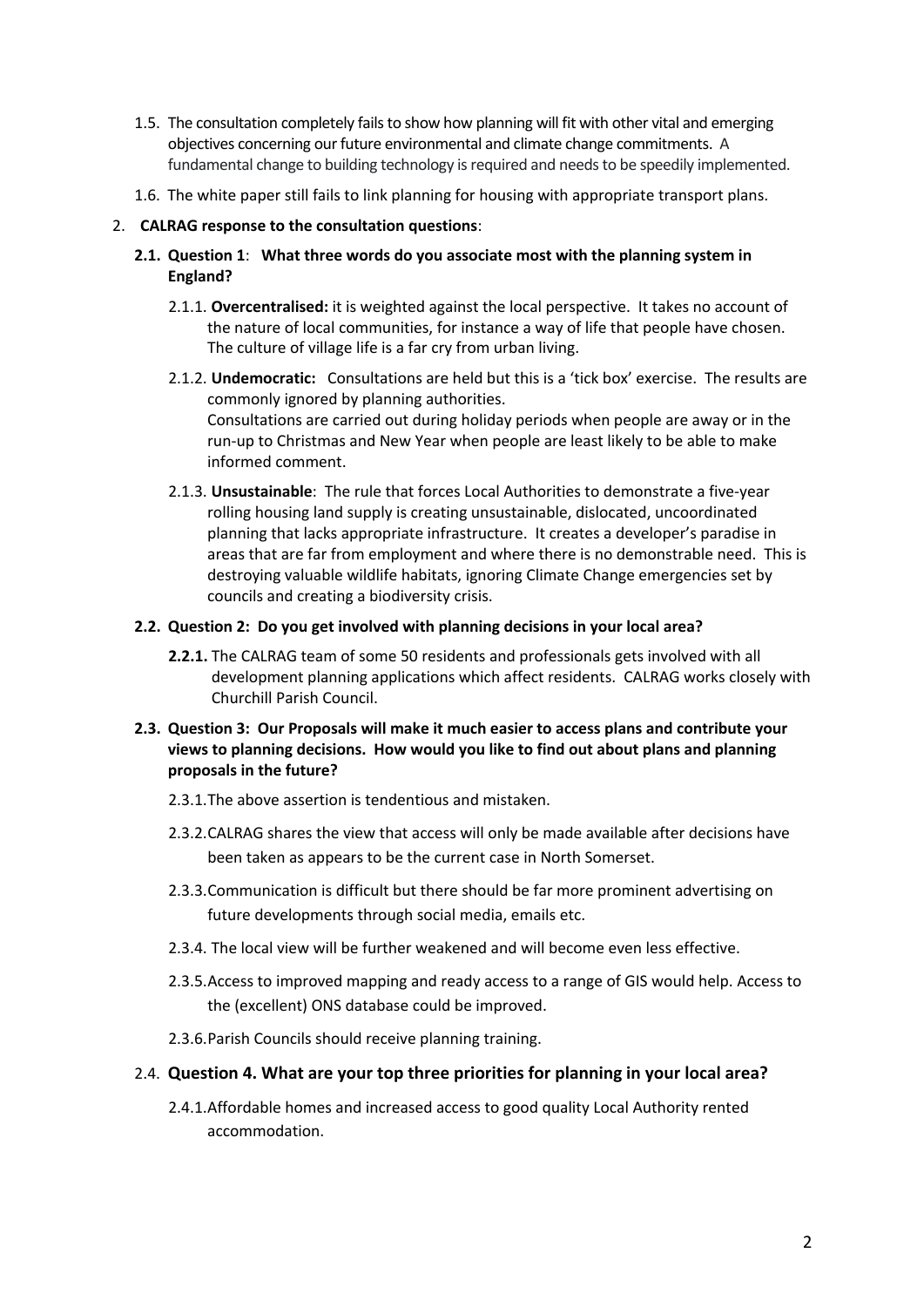- 2.4.2.Sustainability homes to be built close to employment and leisure facilities where existing infrastructure is in place.
- 2.4.3.The Environment: The health and wellbeing of residents is paramount. Reversal of the current flippant approach to local biodiversity and ecology taken by developers.

The ability of developers to 'offset' against other sites is preposterous.

### **2.5. Question 5: Do you agree that Local Plans should be simplified in line with our proposals?**

#### **[Yes / No / Not sure. Please provide supporting statement.]**

- 2.5.1. No. Clarity with simplicity is high desirable, but paradoxically, these present proposals would be disastrous because they impose a meaninglessly simplistic national prescription. Why promote this present retreat from Localism? Delays within the planning process arise for many reasons and delayed implementation of plans with permission can also occur for good reasons. Delays can be caused by sheer volume of work placed on poorly-staffed planning departments where training of planners is insufficient.
- 2.5.2.CALRAG believes that the 'zoning' of land into 3 categories for Growth, Renewal or Protected lack clarity. It appears that the existing Green Belt will be sacrosanct. This will cause urban sprawl to leap-frog over Green Belt. Paradoxically, Green Belt is clearly strangling vibrant, expanding cities such as Bristol, destroying swathes of good quality agricultural land and the ecology and biodiversity which such land sustains. The paradoxical consequence is increasing transport-related carbon emissions as developments are far from employment, leisure and other infrastructure.
- 2.5.3.CALRAG disagrees with the policy of providing locally devised design codes:
	- 2.5.3.1. It must not simplify the Local Plan to the extent that it becomes merely a template for development in accordance with national general development principles, currently being formulated.
	- 2.5.3.2. It must not remove the Local Authority overview on local land allocation. The Local Plan should set out the local planning policy priorities.
	- 2.5.3.3. Currently, the climate crisis and the need to respond to climate change in planning terms is an over-arching priority
	- 2.5.3.4. The Local Plan cannot be merely a template for building homes, without consideration of the other priorities affecting land allocation. Development must be based on a locally recognised NEED not GREED.
	- 2.5.3.5. The format proposed is not sustainable or fit for purpose.
- 2.5.4.CALARAG disagrees with the proposals to remove considerations of soundness, environmental assessment, viability assessment, and the duty to co-operate. These are inseparable from the Local Authority's overarching role to take effective local action on climate change and respond to the ongoing and changing needs of local people.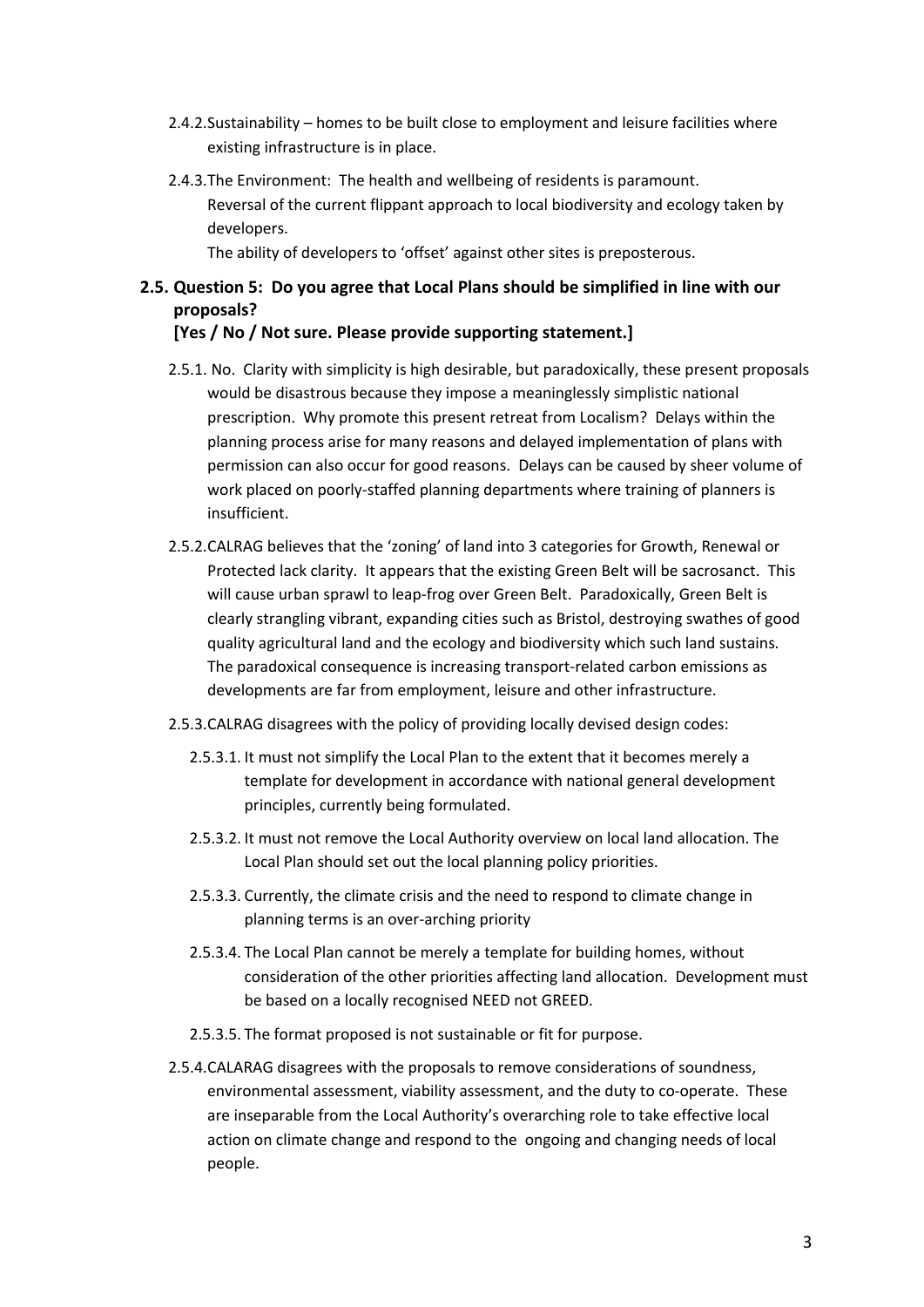- 2.5.5.The proposal for an emphasis on place-making and beauty is very welcome, but a stripped back, oversimplified Local Plan will not facilitate that, and in fact works against this objective.
- 2.5.6.CALRAG disagrees with the absence of a proposal for a sustainability/carbon cost assessment of development schemes which are to be put forward for areas designated for growth and renewal. These should be standard. Many local authorities and companies are undertaking standardised sustainability assessments, and they would not be an undue cost burden for SME developers.
- 2.5.7.CALRAG disagrees with the lack of emphasis on consultation with local people. Unless there is a requirement for comprehensive local consultations, including social media campaigns and surveys up front at an early stage in the plan making process, people will simply not be aware of the far reaching proposals to grant permission in principle for growth and renewal areas.
- 2.5.8.Many local people have in-depth, appropriate knowledge of their locality, landscape, hydrology, which should be considered and respected. This is very apparent with development at the foot of the Mendip Hills. Here, development on pastures that previously acted as natural soakaways from massive flooding arising from rainwater collecting and then draining down from the Mendip Hills, has caused the need for major and highly costly solutions which have not fully resolved the serious flooding issues.
- 2.5.9.Comments at the reserved matters stage, are ineffective it will be too late to make any meaningful changes. It is essential to consult with local people to ensure an understanding of the development.
- 2.5.10. CALRAG questions what has happened to Localism?
- 2.5.11. **CALRAGS agrees** with:
	- 2.5.11.1. Simplifying the plan-making process through the provision of training for planning skills, ongoing resources and digital technology.
	- 2.5.11.2. Local Plans should be visual, map-based including clearly defined design codes and should be based on a standard template.
	- 2.5.11.3. Greater consultation and engagement on Local Plan preparation.
	- 2.5.11.4. Incorporating Neighbourhood Development Plan provisions.
	- 2.5.11.5. Shorter time limits for Local Plan preparation and inspectorate action, potentially 30 months, providing there is upfront provision of major new Government funding for training, DataTech, appointment of an officer responsible for Place-Making, neighbourhood forums and consultations.
- **2.6. Question 6. Do you agree with our proposals for streamlining the development management content of Local Plans, and setting out general development**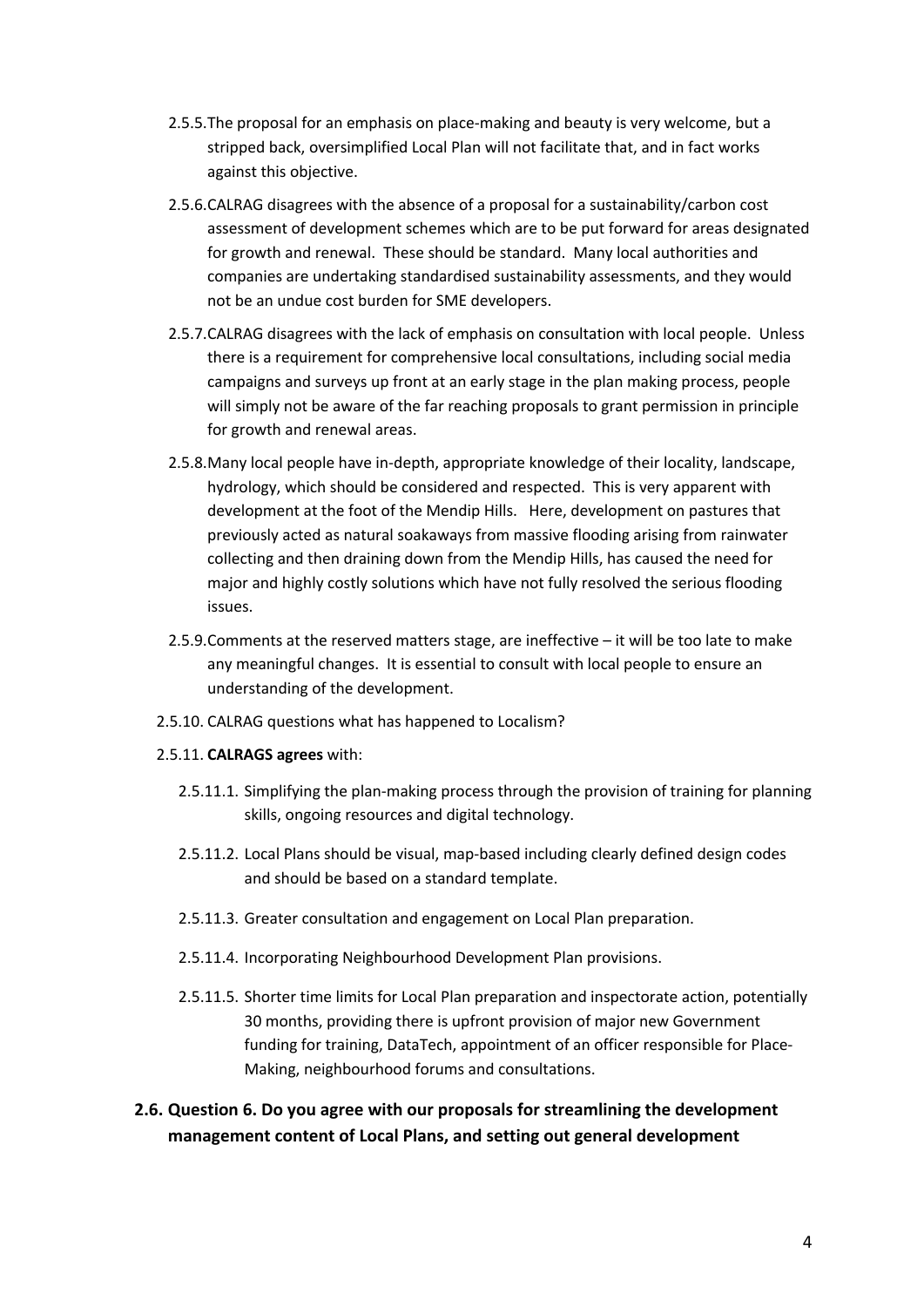## **management policies nationally? [Yes / No / Not sure. Please provide supporting statement.]**

- 2.6.1. No. Government policies should be coherent and properly interconnected. These present proposals are entirely disconnected from other stated and vital objectives of Government like stemming the 'greenhouse' effect and revising strategies to encourage a reduced consumption of energy and material.
- 2.6.2.Excessive centralization is highly undesirable.
- 2.6.3.There is a need for local authority planning policy to be defined, which identifies area characteristics and how the Local Plan will give effect to climate change mitigation, place making, and infrastructure provision, in the local context.
- 2.6.4.National Planning Policy cannot recognise the needs of a Local Plan or its population. An example can be given within COVID 19 of the Government trying to centralise the 'Test and Trace' for the pandemic yet requires the skill set of Local Authorities.
- 2.6.5.There is a definite need for a clear, comprehensive government plan for achieving net zero emissions by 2050.

# **2.7. Question 7(a). Do you agree with our proposals to replace existing legal and policy tests for Local Plans with a consolidated test of "sustainable development", which would include consideration of environmental impact? [Yes / No / Not sure. Please provide supporting statement.]**

- 2.7.1. No. It is unclear what the 'new consolidated test' will request.
- 2.7.2.Sustainable Development has become a term so degraded as to be meaningless within planning speak. We should return to the original Brundtland (1987) definition, *"Sustainable development is development that meets the needs of the present without compromising the ability of future generations to meet their own needs."*
- 2.7.3. Unfortunately, policy pursued ever since 2012 has persistently emphasized immediate economics and has persistently downplayed the social and environmental aspects of NPPF.
- **2.7.4. Question 7(b). How could strategic, cross-boundary issues be best planned for in the absence of a formal Duty to Cooperate?**
- 2.7.5.This vital activity is very hard to achieve within an excessively adversarial competitive financial environment of short-termism - such as prevails at present.

## 2.8. **Question 8(a). Do you agree that a standard method for establishing housing requirements (that takes into account constraints) should be introduced? [Yes / No / Not sure. Please provide supporting statement**.]

2.8.1. No. The standard method for assessing Local Authority housing need is founded on profoundly simplistic and flawed concepts whilst the proposed revision of the formula towards increased aggressiveness, based on a flawed algorithm, will ensure that it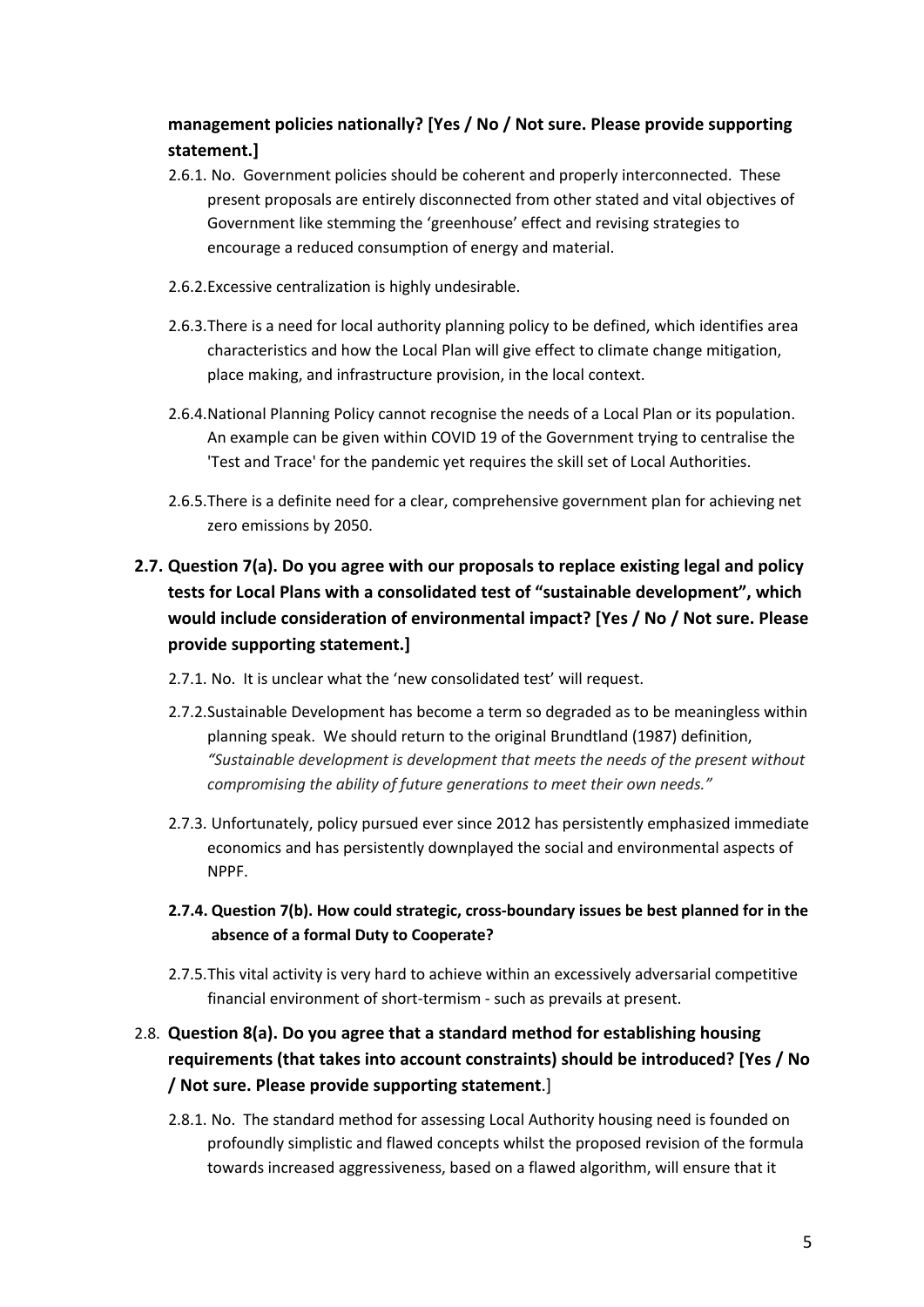exacerbates the undesirable trends already promoted by the present, evidently failed formula. Unfortunately, over the last few decades, housing and housing land has become a commodity for speculative investment – not a route to satisfying an essential human requirement for shelter. This is the essence of the soaring prices for housing and housing land.

- 2.8.2.The need for Local Authorities to be able to demonstrate a five-year rolling housing land supply is causing inappropriate, 'fag-packet' speculative house-building with little regard to infrastructure or issues related to climate change, ecology or biodiversity.
- **2.8.3.Question 8(b). Do you agree that affordability and the extent of existing urban areas are appropriate indicators of the quantity of development to be accommodated? [Yes / No / Not sure. Please provide supporting statement.]**
- 2.8.4.No. Affordability has not been achieved due to the answer given to Q 8a. Developers have been allowed to reduce their obligation agreed when planning permissions are granted. This is a complex area. However were developers to be forced to build the planning permissions already granted there would be enough homes built to ensure sufficient affordable houses in the right places – close to employment where people can walk or cycle to work. A more satisfactory solution would be to charge Council Tax on all the houses granted planning permission within 6 months of the planning permission being granted.
- 2.8.5.Existing urban areas are surrounded by Green Belt which is strangling vibrant, expanding cities such as Bristol. It is time that Green Belt land was reallocated to ensure that Urban Sprawl does not leap-frog over Green Belt.
- 2.9. **Question 9(a). Do you agree that there should be automatic outline permission for areas for substantial development (Growth areas) with faster routes for detailed consent? [Yes / No / Not sure. Please provide supporting statement.]** 
	- 2.9.1.No. This classification and assessment is crude and would be profoundly damaging to the character of some parts of the landscape e.g. areas close to AONBs, SSSIs etc. The actual English geographies (and high population densities) are too complex a mosaic to be accommodated in this spatially blunt way.
	- 2.9.2.CALRAG questions how local people could object to new growth areas decided nationally? CALRAG again fears that this is taking decision-making away from Local Authorities, Parish Councils and residents and dictating from an organisation that does not know the local area and its character.

## **2.9.3. Question 9(b). Do you agree with our proposals above for the consent arrangements for Renewal and Protected areas? [Yes / No / Not sure. Please provide supporting statement.]**

- 2.9.4.No. The proposals fail to acknowledge the small-scale spatial (and temporal) complexity of the densely populated English landscape.
- 2.9.5.The proposals given for Renewal areas have been highlighted below and are: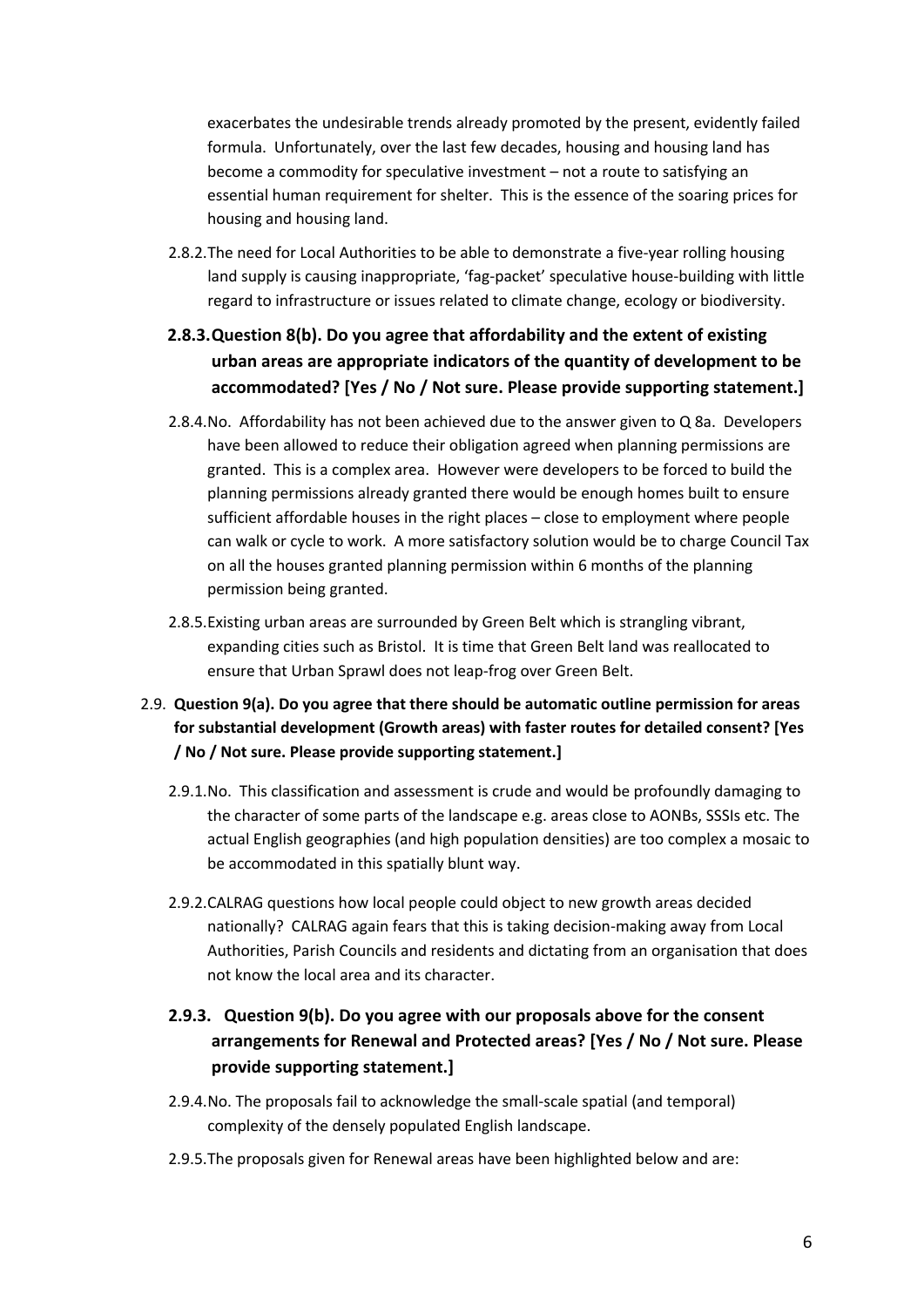- *2.9.6.*To '*cover existing built areas where smaller scale development is appropriate. It could include the gentle densification and infill of residential areas, development in town centres, and development in rural areas that is not annotated as Growth or Protected areas, such as small sites within or on the edge of villages. There would be a statutory presumption in favour of development being granted for the uses specified as being suitable in each area. Local authorities could continue to consider the case for resisting inappropriate development of residential gardens'.*
- 2.9.7. **Town Centres**: Development in town centres is appropriate, but this should not be grouped in with small sites within or on the edge of villages. At the moment, sites outside the village boundaries are being sacrificed due to the 5-year rolling housing land supply rule.
- 2.9.8. **Villages:** Further large-scale developments on greenfield sites on the edge of villages should not be grouped with development in town centres. Villages are an important part of the English landscape and are coming under increasing pressure from inappropriate, speculative developers whose applications are creating inappropriate 'fag-packet' planning developments that are in the wrong place, miles from employment, lack the infrastructure to go with them and go against any Climate Change initiatives that the government may wish to succeed. They are turning selfcontained, attractive characteristic villages into soulless dormitory towns. This paper does nothing to address this issue. There are enough Brown Field sites in order to satisfy the current demand. The White Paper needs to address this issue and not sacrifice some of England's most attractive rural landscapes and the 'culture' of village life.
- 2.9.9. There is also an increased danger of coalescence of villages through creeping urbanisation.
- 2.9.10. Renewal area development can adversely affect buffer zones and views in and out from protected areas. Green Infrastructure lags behind any development and should be constructed before development.
- 2.9.11. Woodlands, SSSI's, AONBs and National Parks should receive extra protection from development. There needs to be a thorough reassessment of Green Belt to allow modest development close to expanding cities where people can walk/cycle to employment and leisure activities.
- **2.9.12.Question 9(c). Do you think there is a case for allowing new settlements to be brought forward under the Nationally Significant Infrastructure Projects regime? [Yes / No / Not sure. Please provide supporting statement**
- 2.9.13. No. This NSIP status would simply remove almost all constraints on the siting and mode of their development. Measures already exist to permit the siting of New Towns.
- **2.10.Question 10 Do you agree with our proposals to make decision-making faster and more certain? [Yes / No / Not sure. Please provide supporting statement.**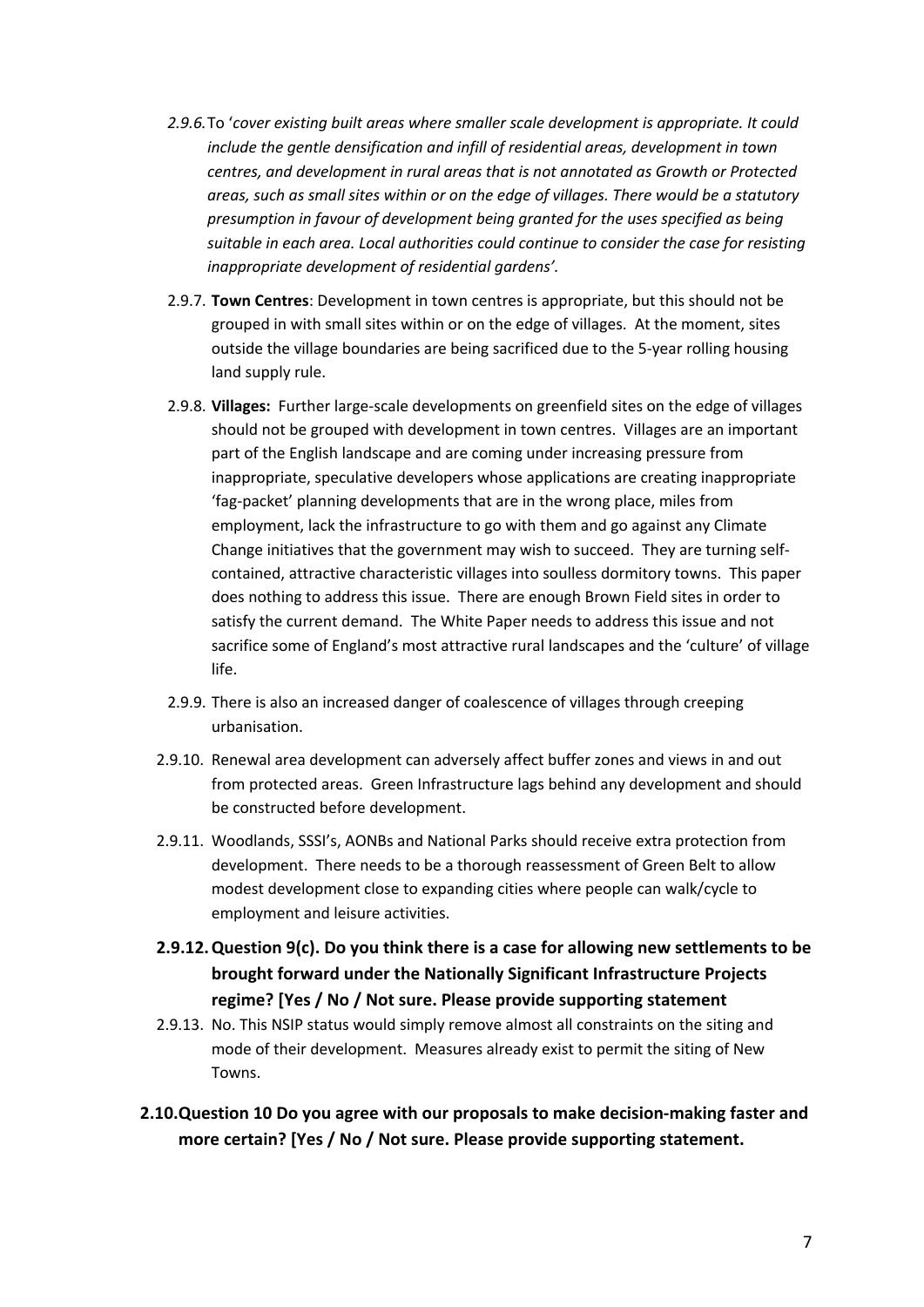- 2.10.1. No. CALRAG believes that there will not be adequate time to appropriately prepare for appropriate examination of the proposals.
- 2.10.2. If Government is to centralise planning there will need to be greater consultation and engagement on Local Plan preparation, given that the public will not be consulted before granting outline planning permission for applications affecting land designated for growth.
- 2.10.3. CALRAG believes that the outcome of these particular proposals will be angry communities further alienated from Government.

### **2.11. Question 11. Do you agree with our proposals for accessible, web-based Local Plans? [Yes / No / Not sure. Please provide supporting statement.]**

- 2.11.1. Yes. But remember those less computer-literate. Likewise for other supporting documents such as registers, codes, and other resources/assessments such as the strategic Infrastructure and green Infrastructure plans.
- 2.11.2. These must not be removed from the relevant websites without warning as has happened at the end of the West of England Joint Spatial Plan where all the informative and essential documentation is now inaccessible.
- **2.12. Question 12. Do you agree with our proposals for a 30 month statutory timescale for the production of Local Plans? [Yes / No / Not sure. Please provide supporting statement**
	- 2.12.1. Not in the dirigiste planning climate you propose.
- **2.13. Question 13(a). Do you agree that Neighbourhood Plans should be retained in the reformed planning system? [Yes / No / Not sure.** 
	- 2.13.1. Yes. Churchill is currently undertaking a Neighbourhood Plan. CALRAG believes that Neighbourhood plans are highly democratic and must be respected.
	- 2.13.2. **Question 13(b). How can the neighbourhood planning process be developed to meet our objectives, such as in the use of digital tools and reflecting community preferences about design?**
	- **2.13.3.** Unfortunately, the proposed planning climate would destroy such localism**.**
	- 2.13.4. It needs to be remembered that Parish Councillors and those who have the time to spare are volunteers, not paid employees.
- **2.14. Question 14. Do you agree there should be a stronger emphasis on the build out of developments? And if so, what further measures would you support? [Yes / No / Not sure. Please provide supporting statement.]**
	- 2.14.1. There is potential land-banking by developers and private landowners, and the taking out of options over land. A time limit for build out of developments would resolve this problem and give more housing.
	- 2.14.2. Sites left waiting for build-out are unsightly and cause uncertainty to local residents and leave an unattractive mess.
- 2.15. **Questions 15. What do you think about the design of new development that has happened recently in your area? [Not sure or indifferent / Beautiful and/or welldesigned / Ugly and/ or poorly-designed / There hasn't been any / Other – please specify**]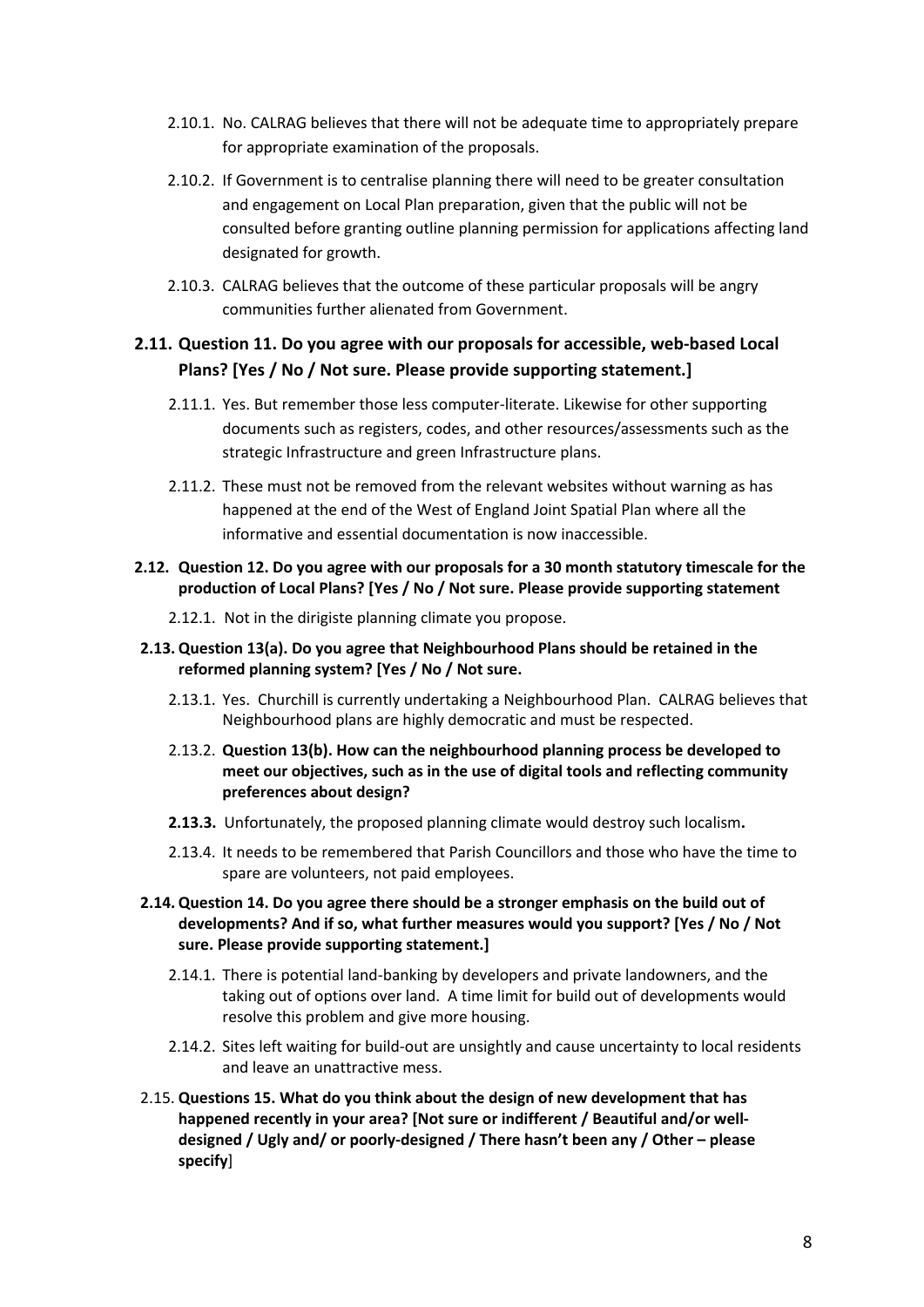- 2.15.1. There has been a recent explosive rash of local development with zero provision of new infrastructure and uninspired housing. Moreover, environmental considerations and objectives, previously embodied in the local plan, are being trashed. Old hedgerows have been needlessly ripped out destroying not only wildlife habitats and ecosystems but also the basic village character.
- 2.15.2. The four large-scale new developments have overwhelmed the village and its resources. The design is standard and does not conform to the vernacular and does not help create a sense of place.
- **2.16. Question 16. Sustainability is at the heart of our proposals. What is your priority for sustainability in your area? [Less reliance on cars / More green and open spaces / Energy efficiency of new buildings / More trees / Other – please specify] further measures would you support? [Yes / No / Not sure. Please provide supporting statement.]**
	- 2.16.1. Government's present use of the word *sustainability* has significantly changed. The definition of 'sustainability' needs to return to the original Brundtland (1987) definition - *"Sustainable development is development that meets the needs of the present without compromising the ability of future generations to meet their own needs."*
	- 2.16.2. The current use of the word 'sustainability' does not conform with the recommendations of the Climate Change Committee.
	- 2.16.3. There are yet no government guidelines for public sector investment in carbon reduction, (which includes house builders and developers) or any comprehensive plan for achieving net zero carbon by 2050, as the government pledged to do last year.
	- 2.16.4. CALRAG would support the introduction of a defined 'Sustainability Test' which the public can use to see if a development is sustainable.
	- 2.16.5. CALRAG believes that much would be achieved in terms of sustainability if houses were built close to centres of employment and leisure and where the infrastructure is already in place. Much of this would require small adjustments to the vast swathes of Green Belt land.
	- 2.16.6. Green Belt land needs to be reviewed to prevent urban sprawl destroying the countryside which is so valuable to those living in towns and cities. Here we refer to Bristol. Many city dwellers enjoy the peace and tranquillity that the Mendip Hills AONB offers. Sadly this is currently under threat and will be even more so unless these proposals address sustainability in the above terms.
- **2.17. Question 17. Do you agree with our proposals for improving the production and use of design guides and codes? [Yes / No / Not sure. Please provide supporting statement.** 
	- 2.17.1. Yes. Codes are important but there will need to be extra resources available to ensure regulation and enforcement.
- **2.18. Question 18. Do you agree that we should establish a new body to support design coding and building better places, and that each authority should have a chief officer for design and place-making? [Yes / No / Not sure. Please provide supporting statement.]**
	- 2.18.1. Not sure. Everything would depend on the actual terms of reference (and independence) of such a post. An independent, chief officer for design and place making in each local authority with powers of enforcement needs to be appointed.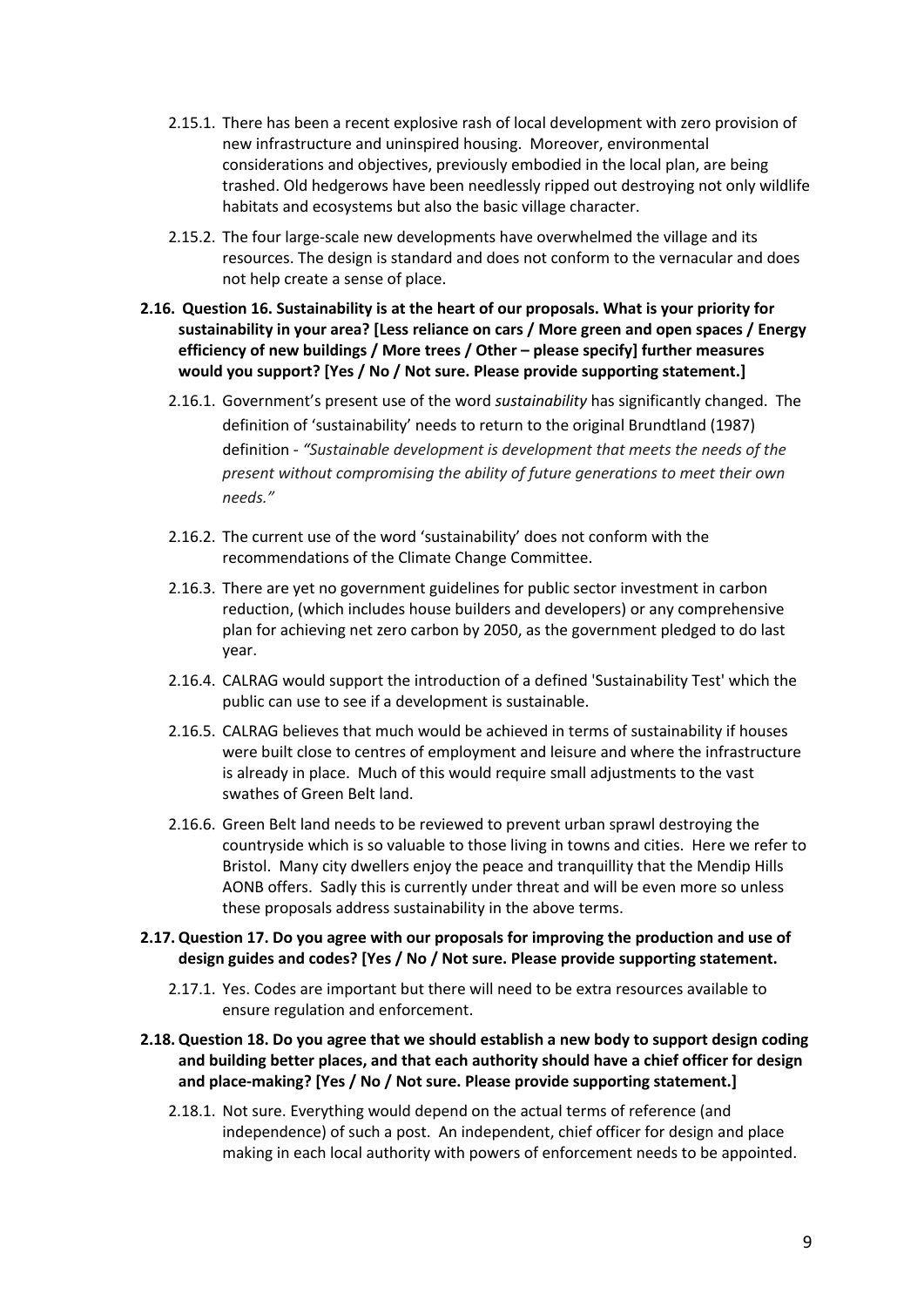- **2.19. Question 19. Do you agree with our proposal to consider how design might be given greater emphasis in the strategic objectives for Homes England? [Yes / No / Not sure. Please provide supporting statement.]**
	- **2.19.1.** Not sure. Improved Building Design is crucial for our low carbon future but delivery is a complex issue requiring understanding leadership from Government.
- **2.20. Question 20. Do you agree with our proposals for implementing a fast-track for beauty? [Yes / No / Not sure. Please provide supporting statement.**
	- **2.20.1.** CALRAG agrees that all streets should be lined with trees wherever practical. Trees confer many environmental benefits. However, 'fast track for beauty' appears to be a nebulous slogan. The Building Better Building Beautiful Commission Report (Jan 2020) makes helpful and comprehensive proposals**.**
- **2.21. Question 21. When new development happens in your area, what is your priority for what comes with it? [More affordable housing / More or better infrastructure (such as transport, schools, health provision) / Design of new buildings / More shops and/or employment space / Green space / Don't know / Other – please specify]**
	- 2.21.1. CALRAG, representing village residents believes that there should be a local survey to establish the NEED and to deny the GREED. This is to ensure that villages are not turned into soulless dormitory towns.
	- 2.21.2. Housing needs to be built near centres of employment. Although COVID 19 has allowed people to experience working from home, CALRAG believes that 'flexiworking' will occur. Houses will need to be redesigned to accommodate appropriate working conditions from home.
- 2.22. **Questions 22(a). Should the Government replace the Community Infrastructure Levy and Section 106 planning obligations with a new consolidated Infrastructure Levy, which is charged as a fixed proportion of development value above a set threshold? [Yes / No / Not sure. Please provide supporting statement**.
	- 2.22.1. A crucial deficiency at present is the absence of adequate mechanisms for timely capital investment in new infrastructure. Consequently, infrastructure is persistently poor and lags badly behind housing development.
	- 2.22.2. CALRAG believes that any community levy should be set with a local threshold. However, Infrastructure levies should be flexible enough to encourage developers to build on brownfield sites and achieve urban densification.
	- 2.22.3. Proposals that the number of units qualifying as small scale development without the provision for affordable housing and a fair share of payment towards infrastructure, is increased to possibly 40-50 units does not bode well for either provision of sustainable or affordable housing, and can only be seen as a precursor of further undesirable urbanisation of rural areas.
	- **2.22.4. Question 22(b). Should the Infrastructure Levy rates be set nationally at a single rate, set nationally at an area-specific rate, or set locally? [Nationally at a single rate / Nationally at an area-specific rate / Locally] as 22(a).**
	- 2.22.5. It would help to set this rate with a locally determined component.
	- 2.22.6. CALRAG believes that all decisions should be made locally where local needs and aspirations for housing, industry, social need and recreation can be appropriately assessed which would lead to clearer and more appropriate decisions. Infrastructure Levy should therefore be flexible with a local element. Such a system also provides a necessary antidote to increasingly centralised management that could result in a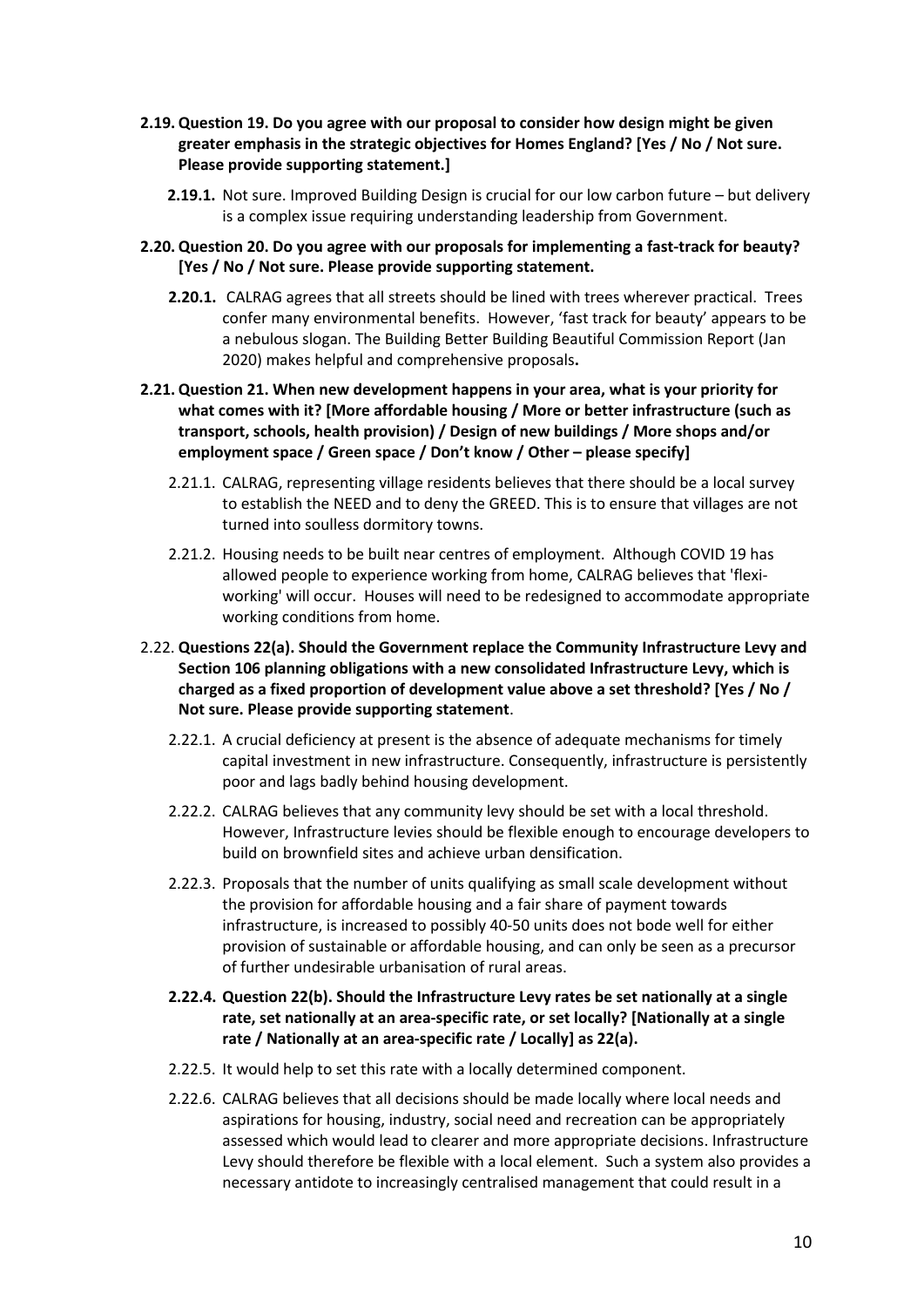single national strategy that unfortunately does not reflect either regional or local opinion, aspiration, or need.

- **2.22.7. Question 22(c). Should the Infrastructure Levy aim to capture the same amount of value overall, or more value, to support greater investment in infrastructure, affordable housing and local communities? [Same amount overall / More value / Less value / Not sure. Please provide supporting statement.] Some local variability would be required.**
- 2.22.8. CALRAG believes that the capital investment ratio (new infrastructure/new housing) is chronically underestimated. The CIL fails because it unfortunately perpetuates this low ratio and inadequate infrastructure is the result, perpetuating the chronic under-investment of the past.
- 2.22.9. **Question 22(d). Should we allow local authorities to borrow against the Infrastructure Levy, to support infrastructure delivery in their area? [Yes / No / Not sure. Please provide supporting statement.]**
- 2.22.10.No. Such a move could provide national government with too much opportunity to divert and control funds to specific areas of a political choosing. Developers should be set local parameters for infrastructure contribution to developments and given the flexibility to source that funding. The system needs to move away from centralisation at national level and its sibling, regional centralisation, to become more localised and independent.

### 2.23. **Question 23. Do you agree that the scope of the reformed Infrastructure Levy should capture changes of use through permitted development rights? [Yes / No / Not sure. Please provide supporting statement].**

- 2.23.1. Yes. However, Permitted Development needs to be heavily constrained to prevent abuse. Conversions of office space to dwellings can be problematic. Certainly, the current astronomic increase in land value attached to permission for housing development needs to be captured for society by appropriate taxation during the permission process.
- 2.23.2. An example of abuse of a form of Permitted Development is Bristol Airport's proposed construction of a multi-story car park, which turned out to be an office block allegedly for rent.
- 2.23.3. More and more developers using permitted development rights in which they change the development considerably. There is nothing that local people or parishes can do to stop permitted development.
- 2.23.4. All development should be subject to full planning application and building regulation. No industries (e.g. agriculture) should be the subject to any concessionary rights.
- **2.24. Question 24(a). Do you agree that we should aim to secure at least the same amount of affordable housing under the Infrastructure Levy, and as much on-site affordable provision, as at present? [Yes / No / Not sure. Please provide supporting statement.]**
	- 2.24.1. The present failure to achieve target amounts of affordable and social housing is a major component of the housing issue. The proportion of affordable (and social) housing should be a high priority both at the plan stage and subsequently during construction and sales. Loss of the affordable element during implementation is an unacceptable abuse by the developer.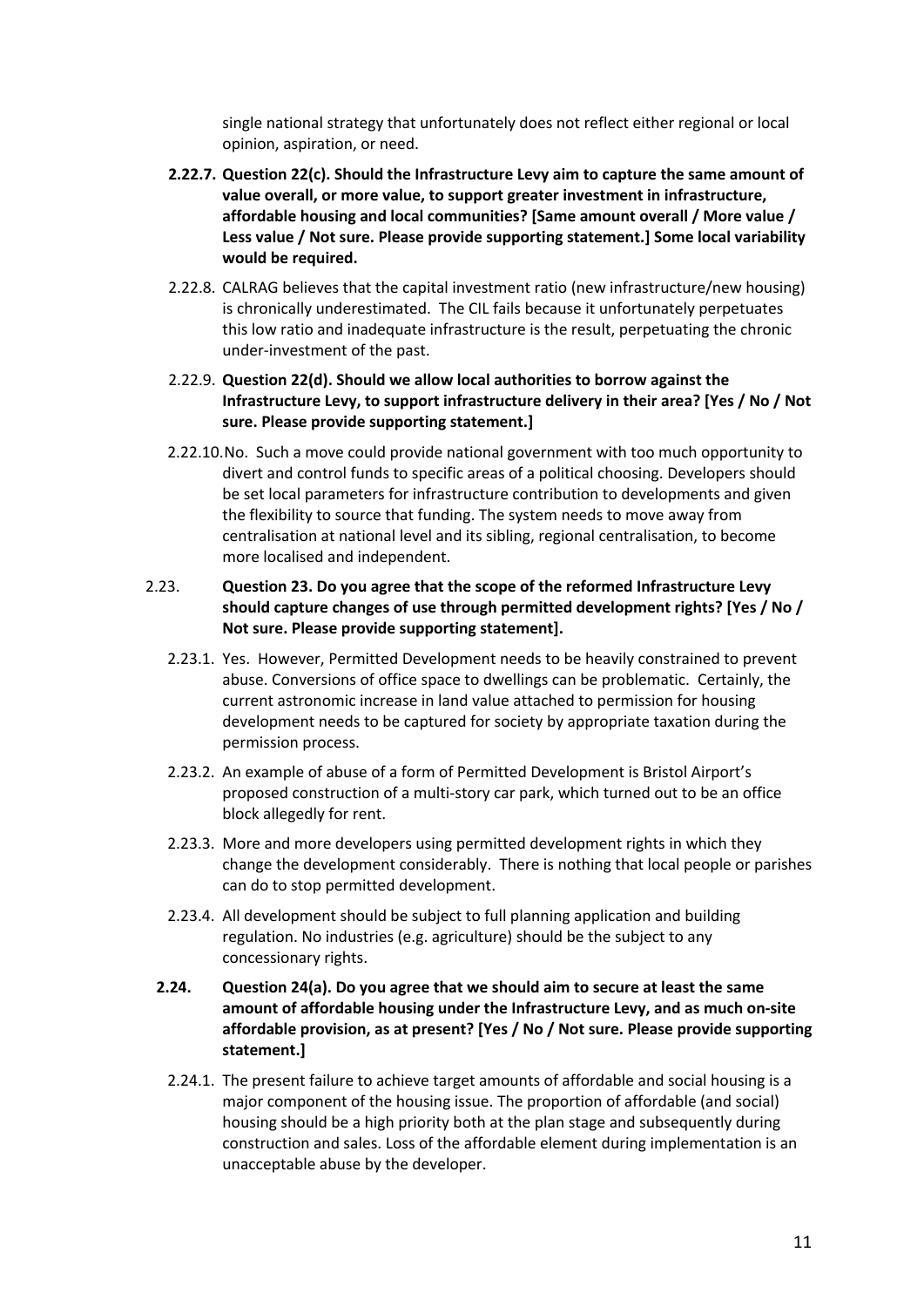- 2.24.2. CALRAG notes with grave concern the suggestion that the development size threshold for an affordable requirement might be elevated to 45-50 homes.
- **2.24.3.Question 24(b). Should affordable housing be secured as in-kind payment towards the Infrastructure Levy, or as a 'right to purchase' at discounted rates for local authorities? [Yes / No / Not sure. Please provide supporting statement.]**
- 2.24.4. No. This complex issue would be best addressed by a return to the view that local authorities should assume direct responsibility for some aspects of housebuilding. At all events, the (minimum) affordable element of any development should be enforced by law.
- 2.24.5. CALRAG believes that Local Authorities should have restricted opportunity to manipulate how and where infrastructure money is spent to prevent the development of more of the historic social housing estates.
- 2.24.6. CALRAG believes the emphasis should be on building quality, affordable, eco homes.
- 2.24.7. **Question 24 (c). If an in-kind delivery approach is taken, should we mitigate against local authority overpayment risk? [Yes / No / Not sure. Please provide supporting statement.]**
- 2.24.8. Not sure. The underlying problem remains that infrastructure and (affordable plus social housing) components are both sorely under-capitalised at present.
- **2.24.9. Question 24(d). If an in-kind delivery approach is taken, are there additional steps that would need to be taken to support affordable housing quality? [Yes / No / Not sure. Please provide supporting statement.]**
- 2.24.10. Yes. We need to encourage an innovative approach to deploying new building techniques.
- 2.24.11. Revision of the planning and construction regulations and the application of uncompromising rigid adherence to a set of minimum standards relating to planning construction and infrastructure provision could be acceptable only if rigorously monitored and enforced.
- 2.25. **Question 25. Should local authorities have fewer restrictions over how they spend the Infrastructure Levy? [Yes / No / Not sure. Please provide supporting statement.]**
	- 2.25.1. Yes
	- **2.25.2. Question 25(a). If yes, should an affordable housing 'ring-fence' be developed? [Yes / No / Not sure. Please provide supporting statement.]**
	- 2.25.3. Yes. Present Policy is long on rhetoric and short on delivery. Key to resolving this is to avoid the present impossible conflicts arising between affordable and social housing on the one hand and the overall numbers of houses built. See response to Q24b.
- 2.26. **Question 26. Do you have any views on the potential impact of the proposals raised in this consultation on people with protected characteristics as defined in section 149 of the Equality Act 2010?**
	- 2.26.1. The most vulnerable fraction of the population (see section 149 of Equality Act) will be that part most disadvantaged by the ill-considered measures proposed in this White paper.
	- 2.26.2. CALRAG believes that this will accelerate the present drift towards an ever-widening gap developing within society. This trend is a disaster.